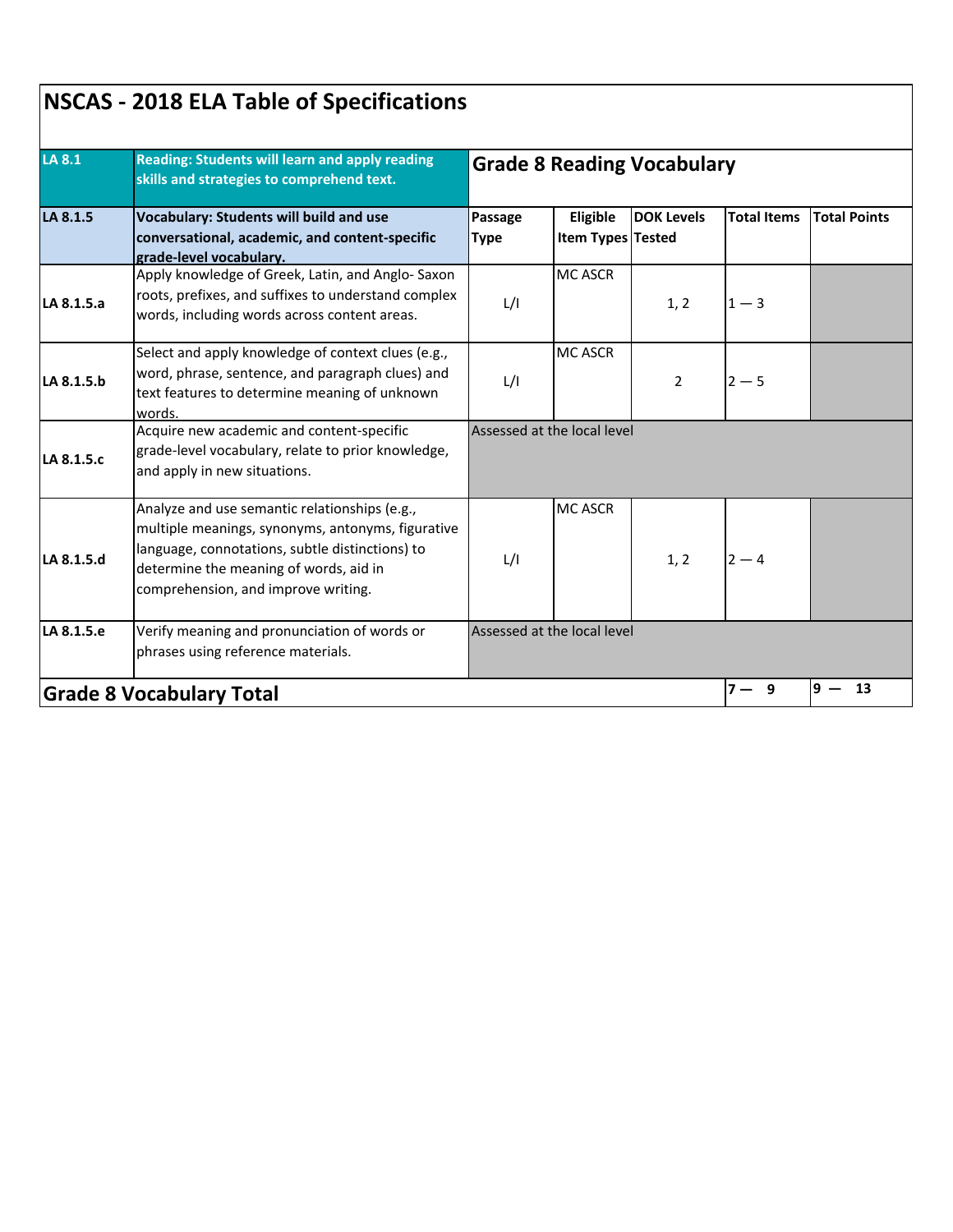| LA 8.1     | Reading: Students will learn and apply reading<br>skills and strategies to comprehend text.                                                                                                                                              | <b>Grade 8 Reading Comprehension</b> |                                      |                   |                    |                     |
|------------|------------------------------------------------------------------------------------------------------------------------------------------------------------------------------------------------------------------------------------------|--------------------------------------|--------------------------------------|-------------------|--------------------|---------------------|
| LA 8.1.6   | <b>Comprehension: Students will construct meaning</b><br>by applying prior knowledge, using text<br>information, and monitoring comprehension while<br>reading increasingly complex grade-level literary<br>and informational text.      | Passage<br><b>Type</b>               | Eligible<br><b>Item Types Tested</b> | <b>DOK Levels</b> | <b>Total Items</b> | <b>Total Points</b> |
| LA 8.1.6.a | Analyze the meaning, reliability, and validity of text<br>considering author's purpose and perspective.                                                                                                                                  | L/I                                  | MC ASCR<br>EBSR                      | 2, 3              | $2 - 5$            |                     |
| LA 8.1.6.b | Analyze and explain the relationships between<br>elements of literary text (e.g., character<br>development, setting, plot, conflict, point of view,<br>inferred and recurring themes).                                                   | L                                    | MC ASCR<br><b>EBSR</b>               | 2, 3              | $1-5$              |                     |
| LA 8.1.6.c | Analyze the author's use of literary devices (e.g.,<br>simile, metaphor, personification, idiom, oxymoron,<br>hyperbole, alliteration, onomatopoeia, analogy,<br>tone, mood).                                                            | L/I                                  | MC ASCR<br><b>EBSR</b>               | 2, 3              | $2 - 5$            |                     |
| LA 8.1.6.d | Summarize, analyze and synthesize the<br>development of a common theme between two<br>literary text and/or media.                                                                                                                        | L                                    | MC ASCR<br><b>EBSR</b>               | 2, 3              | $2 - 5$            |                     |
| LA 8.1.6.e | Summarize, analyze, and synthesize the connection<br>between the main ideas of two informational texts<br>and/or media.                                                                                                                  | L                                    | MC ASCR<br>EBSR                      | 2, 3              | $2 - 5$            |                     |
| LA 8.1.6.f | Analyze and evaluate information from print and<br>digital text features to support comprehension.                                                                                                                                       | L/I                                  | MC ASCR<br><b>EBSR</b>               | 2, 3              | $2 - 5$            |                     |
| LA 8.1.6.g | Cite specific textual evidence to analyze and make<br>inferences based on the characteristics of a variety<br>of literary and informational texts.                                                                                       | L/I                                  | MC ASCR<br><b>EBSR</b>               | 2, 3              | $1 - 5$            |                     |
| LA 8.1.6.h | Analyze the social, historical, cultural, and<br>biographical influences in a variety of texts, citing<br>textual evidence from literary and informational text<br>to develop a national and international multicultural<br>perspective. | L/I                                  | MC ASCR<br>EBSR                      | 2, 3              | $0 - 4$            |                     |
| LA 8.1.6.i | Construct and/or answer literal, inferential, critical,<br>and interpretive questions and support answers<br>with explicit evidence from the text or additional<br>sources.                                                              | L/I                                  | <b>MC ASCR</b><br>EBSR               | 1, 2, 3           | $2 - 5$            |                     |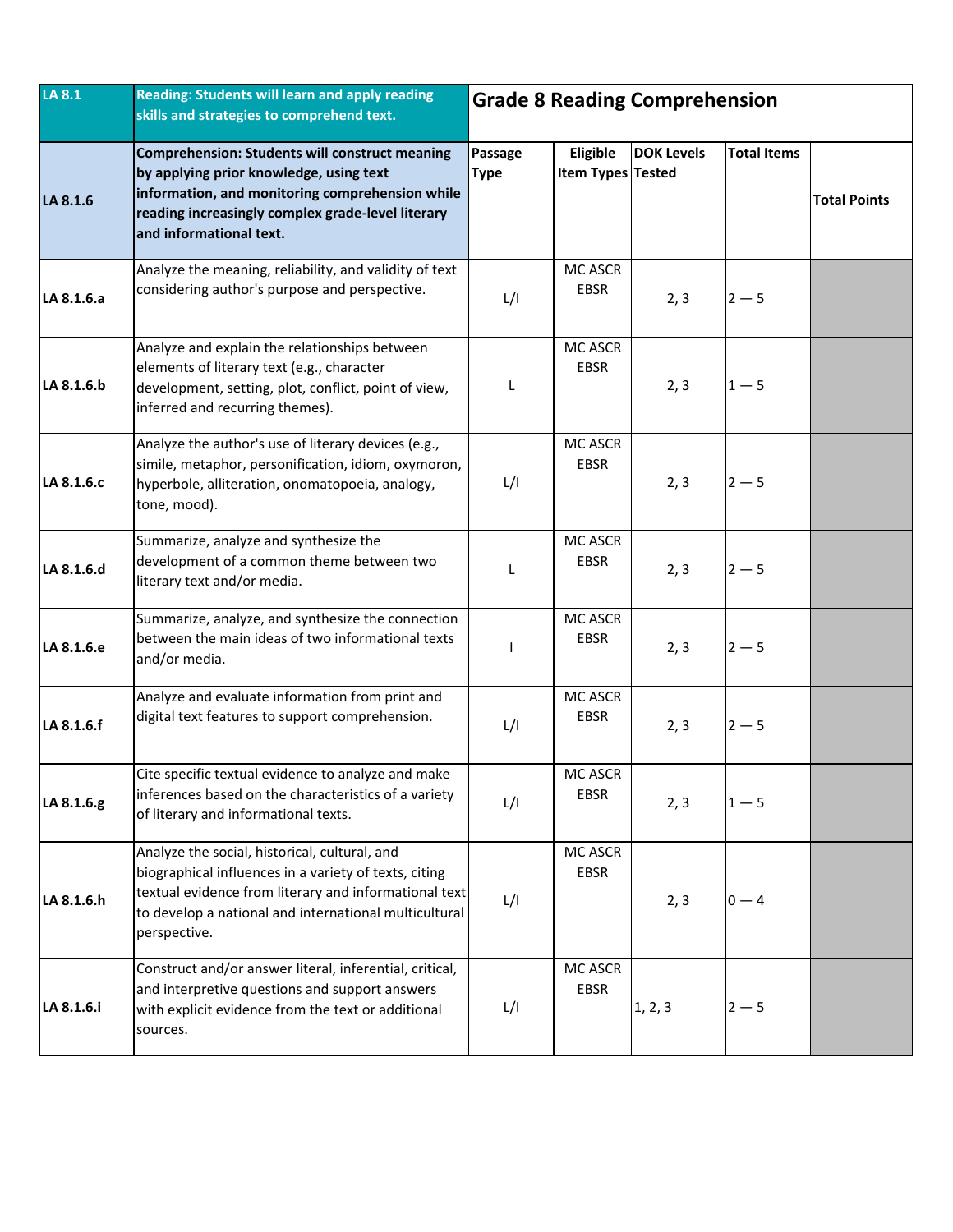| LA 8.1.6.j | Apply knowledge of organizational patterns to<br>comprehend informational text (e.g.,<br>sequence/chronological, description, spatial, cause<br>and effect, compare/contrast, fact/opinion,<br>proposition/support).                                                                                                    |                             | MC ASCR<br><b>EBSR</b> | 2, 3           | $1 - 3$   |    |    |
|------------|-------------------------------------------------------------------------------------------------------------------------------------------------------------------------------------------------------------------------------------------------------------------------------------------------------------------------|-----------------------------|------------------------|----------------|-----------|----|----|
| LA 8.1.6.k | Select text for a particular purpose (e.g., answer a<br>question, solve problems, enjoy, form an opinion,<br>understand a specific viewpoint, predict outcomes,<br>discover models for own writing, accomplish a task), Assessed at the local level<br>citing evidence to support analysis, reflection, or<br>research. |                             |                        |                |           |    |    |
| LA 8.1.6.I | Build background knowledge and activate prior<br>knowledge to clarify text, deepen understanding,<br>and make connections while reading complex text.                                                                                                                                                                   | Assessed at the local level |                        |                |           |    |    |
| LA 8.1.6.m | Self-monitor comprehension and independently<br>apply appropriate strategies to understand text.                                                                                                                                                                                                                        | Assessed at the local level |                        |                |           |    |    |
| LA 8.1.6.n | Make and confirm/modify inferences with text<br>evidence while previewing and reading literary,<br>informational, digital text, and/or media.                                                                                                                                                                           | Assessed at the local level |                        |                |           |    |    |
| LA 8.1.6.0 | Demonstrate an understanding of complex text<br>using textual evidence via multiple mediums (e.g.,<br>writing, artistic representation, video, other media).                                                                                                                                                            | Assessed at the local level |                        |                |           |    |    |
| LA 8.1.6.p | Analyze the extent to which a filmed or live<br>production of a story, drama, or poem resembles or<br>differs from the text or script.                                                                                                                                                                                  | Assessed at the local level |                        |                |           |    |    |
|            | <b>Grade 8 Comprehension Total</b>                                                                                                                                                                                                                                                                                      |                             |                        | MC, ASCR, EBSR | $20 - 22$ | 28 | 32 |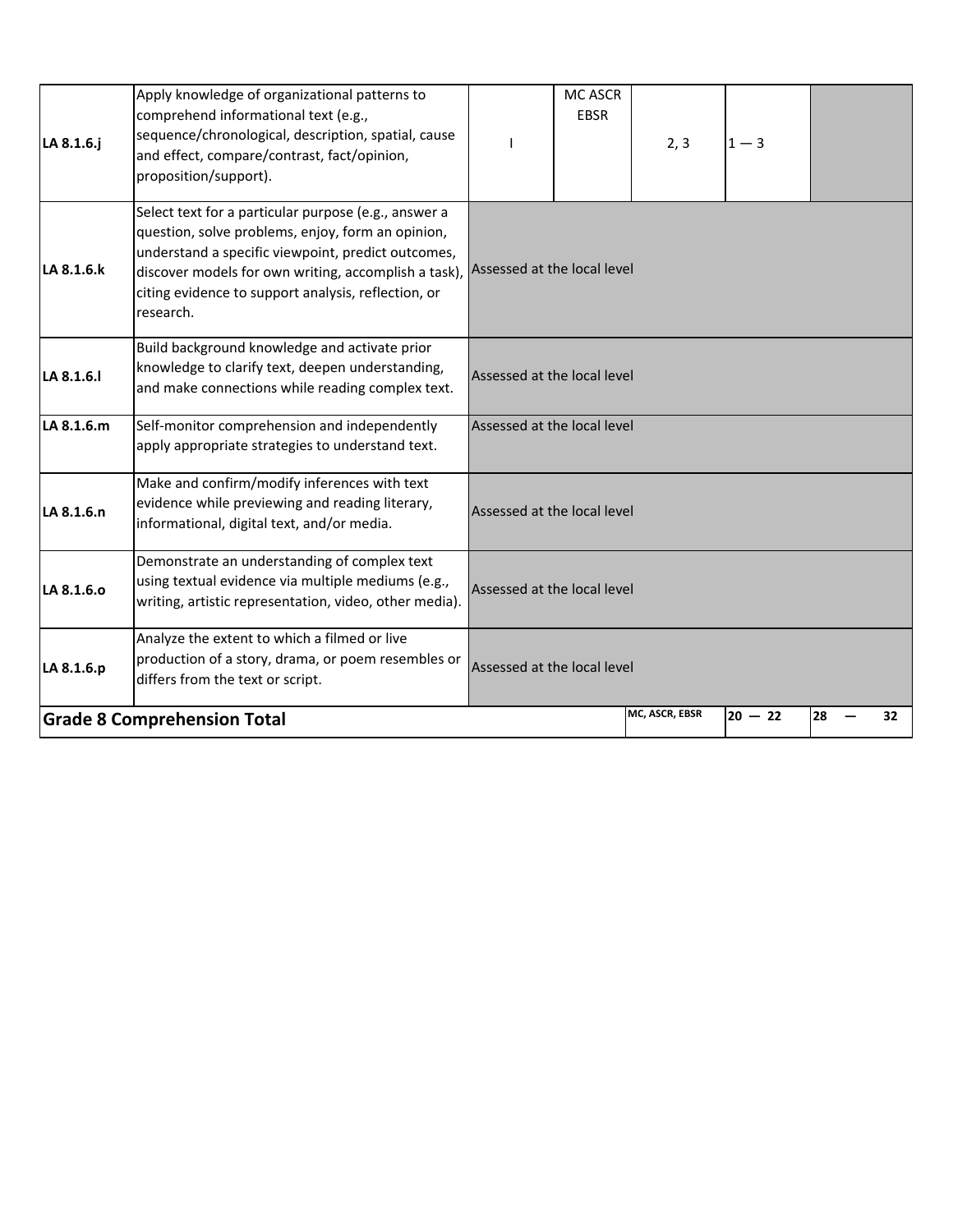| LA 8.2     | Writing: Students will learn and apply writing skills<br>and strategies to communicate.                                                                                                                                                                                                   | <b>Grade 8 Writing Skills</b> |                                    |                    |                     |  |  |
|------------|-------------------------------------------------------------------------------------------------------------------------------------------------------------------------------------------------------------------------------------------------------------------------------------------|-------------------------------|------------------------------------|--------------------|---------------------|--|--|
| LA 8.2.1   | <b>Writing Process: Students will apply the writing</b><br>process to plan, draft, revise, edit, and publish<br>writing using correct spelling, grammar,<br>punctuation, and other conventions of standard<br>English appropriate for grade-level.                                        | <b>Eligible Item Types</b>    | <b>DOK Levels</b><br><b>Tested</b> | <b>Total Items</b> | <b>Total Points</b> |  |  |
| LA 8.2.1.a | Use prewriting activities and inquiry tools to<br>recursively generate ideas, organize information,<br>guide writing, answer questions, and synthesize<br>information.                                                                                                                    | Assessed at the local level   |                                    |                    |                     |  |  |
| LA 8.2.1.b | Generate a draft that conveys complex ideas<br>through analysis and use of organizational patterns<br>that are suited to the purpose and intended<br>audience and includes a strong thesis, body,<br>conclusion, and appropriate transitions linked to the<br>purpose of the composition. | <b>MC ASCR EBSR</b>           | 2, 3                               | $0 - 3$            |                     |  |  |
| LA 8.2.1.c | Gather and use relevant information and evidence<br>from multiple authoritative print and/or digital<br>sources including primary and secondary sources to<br>support claims or theses.                                                                                                   | <b>MC ASCR EBSR</b>           | 2, 3                               | $1 - 3$            |                     |  |  |
| LA 8.2.1.d | Compose paragraphs with grammatically correct<br>simple, compound, and complex sentences of<br>varying length and complexity.                                                                                                                                                             | <b>MC ASCR EBSR</b>           | 2, 3                               | $0 - 3$            |                     |  |  |
| LA 8.2.1.e | Revise to improve and clarify writing through<br>self-monitoring strategies and feedback from<br>others.                                                                                                                                                                                  | Assessed at the local level   |                                    |                    |                     |  |  |
| LA 8.2.1.f | Provide oral, written, and/or digital descriptive<br>feedback to other writers.                                                                                                                                                                                                           | Assessed at the local level   |                                    |                    |                     |  |  |
| LA 8.2.1.g | Adjust writing processes to persevere in short and<br>long-term writing tasks of increasing length and<br>complexity.                                                                                                                                                                     | Assessed at the local level   |                                    |                    |                     |  |  |
| LA 8.2.1.h | Proofread and edit writing recursively for format<br>and conventions of standard English (e.g., spelling,<br>capitalization, grammar, punctuation, syntax,<br>semantics)                                                                                                                  | Assessed at the local level   |                                    |                    |                     |  |  |
| LA 8.2.1.i | Display academic honesty and integrity by avoiding<br>plagiarism and/or overreliance on any one source<br>and by following a standard format for citation.                                                                                                                                | <b>MC ASCR EBSR</b>           | 2, 3                               | $0 - 3$            |                     |  |  |
| LA 8.2.1.j | Publish a legible document using a variety of media,<br>and apply formatting techniques to enhance the<br>readability and impact of the document (e.g., fonts,<br>spacing, design, images, citations).                                                                                    | Assessed at the local level   |                                    |                    |                     |  |  |